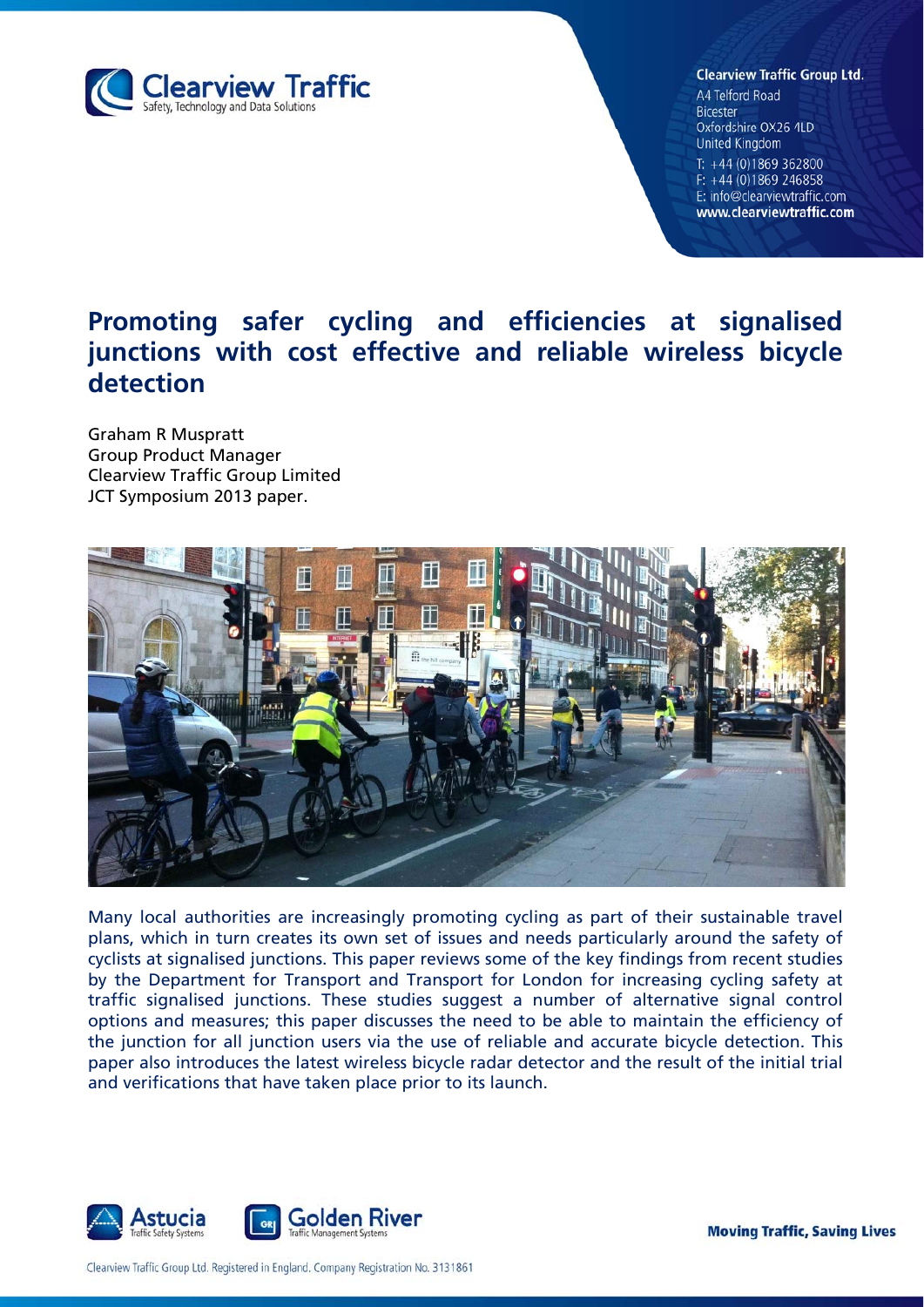

# Cycling statistics

The popularity of cycling has generally increased as a mode of transport of choice both for leisure and as a method of commuting to and from work. For example, London in particular has seen a 173% increase since 2001 and is expected to double again in the next 10 years<sup>1</sup>. In addition to promotion and support of cycling as part of the sustainable travel plans of many Local Authorities, this increase can also possibly be attributed to the success and profile of British cycling personalities at the 2012 Olympics.

It is therefore not surprising that as more and more of us take to our bicycles conflicts with other road users are likely to increase. According to the latest available Department for Transport accident statistics, for 2012<sup>2</sup>, fatalities involving cyclists increased by 10% over the 2011 figures, to 118 fatalities, that more than reverses the 4% drop seen between the 2010 and 2011 figures. There has also been a further 4% increase in reported serious injury casualties rising to 3,222. Which although a smaller increase than the 12% rise seen between 2010 and 2011 continues the well-established upward trend in pedal cyclist casualties. This is the eighth consecutive year that the number of seriously injured cyclist casualties has increased. It also worth noting that accidents involving cyclists are generally accepted by the police and road authorities as being under reported.

Such figures and the fears generated are given as reasons for a number of noncyclists from taking up cycling. The results from a recent Department for Transport Social Attitudes Survey<sup>3</sup> showed that  $65\%$  of non-cyclists believe it is too dangerous for them to cycle on the roads, whilst 48% of those already cycling think that conditions are too dangerous.

It is a generally acknowledged that 75% of all cycling serious accidents occur on or near junctions and that whilst HGVs form only 5% of traffic they are involved in 20% of all cyclist fatalities.



The majority of the incidents involving accidents at junctions are related to crossing paths between cyclists and vehicles, such as: vehicle turning whilst cyclist going straight ahead or the cyclist turning whilst vehicle going straight ahead. This is mainly due to poor awareness of other road users by potentially both parties.

Fatalities involving cyclists increased by 10% over the 2011 figures

65% of non-cyclists believe it is too dangerous to cycle on the roads

75% of all cycling serious accidents occur on or near junctions

HGVs only 5% of traffic but involved in 20% of all Cyclist fatalities.

Department for Transport, British Social Attitudes Survey 2012:attitudes to transport: July 2013



 $\overline{a}$ 

<sup>1</sup> Transport for London, The Mayor's vision for cycling in London: March 2013

<sup>2</sup> Department for Transport, Reported Road Casualties in Great Britain: Main Results 2012 27 June 2013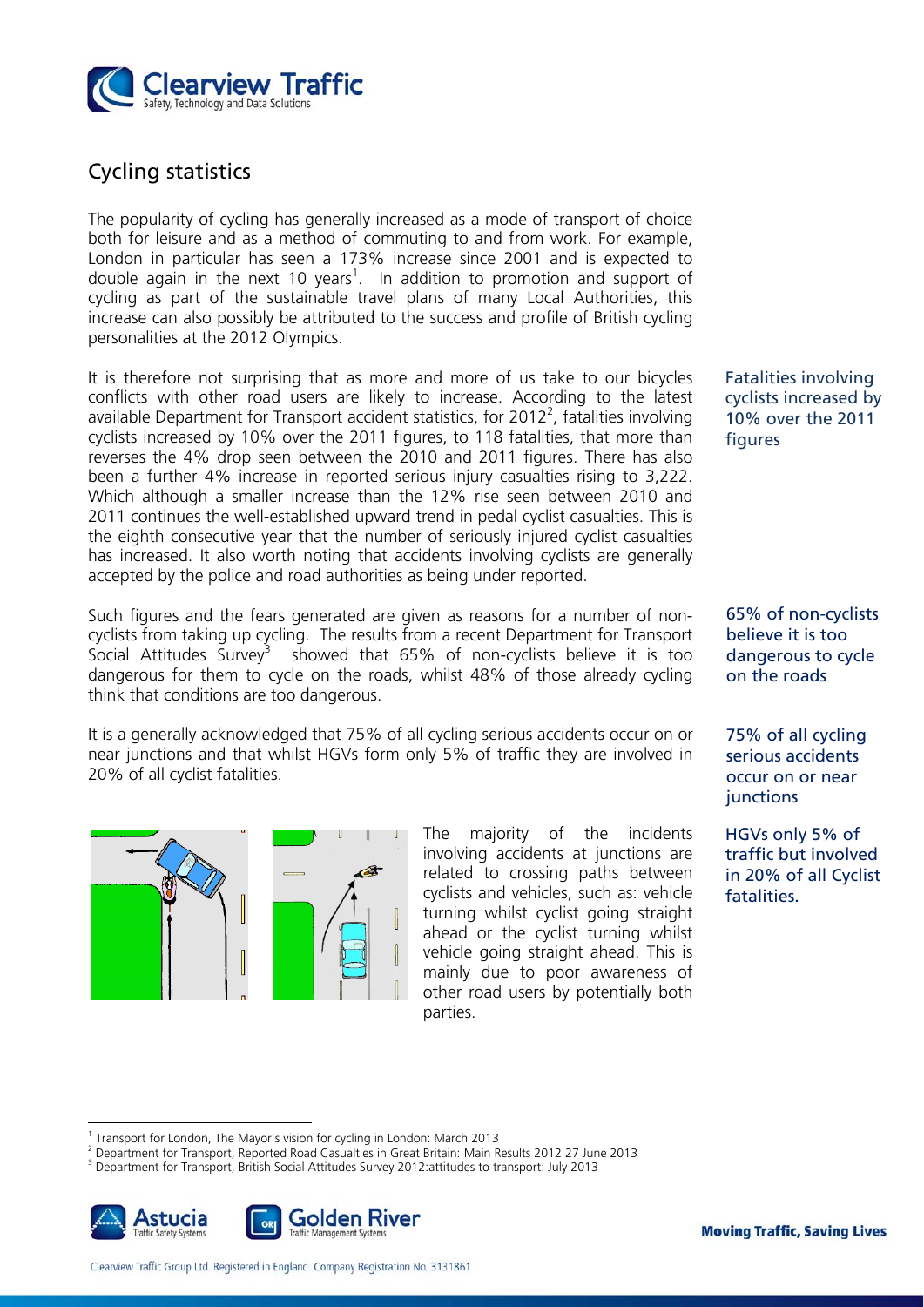



One major issue is that HGVs in particular have a larger number of blind spots as shown in the red shaded areas on the diagram. In many incidents that occur, cyclists are either unaware of or choose not to respect these blind spots.

Whilst a number of systems exist to alert an HGV driver of a cyclist near the vehicle, using a form of radio tag and receiver technology, these are not currently interoperable, and require both cyclist and HGV to be utilising the same system. It also requires a will amongst all road users to adopt such a system, and by nature it is often the most vulnerable who are the least likely to adopt and or pay for such a device. Unless there is a clear benefit whereby such a system instantly makes them more visible to all HGVs and other road users, why would you invest in such a system?

Due to the lack of reliable and accurate bicycle detection at junctions, cyclists are often frustrated in off peak times when no other vehicles are present on their leg of the junction to initiate detection. This can result in longer red phase periods that encourage them to jump the lights, which in turn whilst of course illegal starts to become second nature and gives rise to a bad reputation amongst other road users.

In most cities, junctions have not historically been designed or controlled to maximise safety for cyclists. However, where space permits, that is beginning to change and some junctions are starting to be reengineered to provide alternative safer bicycle routing. This in itself is a balancing act between catering for the needs of all road users and maintaining junction efficiencies.

Advance Stop Lines have been in place for some time now to encourage cyclists to stop in a more visible location and encourage other road users to give them suitable time to manoeuvre through the junction. There has also been an increase in dedicated cycle approach lanes to enable cyclists to reach the Advance Stop Lines safely.



Trixi mirrors have been deployed at many junctions to enable HGV drivers to see more clearly any cyclists that would otherwise be in their blind spots. The Department for Transport have made it easier for a Local Authority to deploy such mirrors by removing the need to apply for permission each time.

Transport for London, for example, is supporting cyclists and to date more than 50 junctions seen improvements for cyclists. They are deploying / considering a mix of innovative traffic signals, segregated cycle lanes, widened junctions and more 'Trixi' safety mirrors to be installed at key locations across London. An initial review of 500 locations has now been completed, which has allowed TfL to identify a priority list of 100 junctions that need improvement, based on a range of measures such as user feedback, cyclist numbers and collision data.



Current cycle proximity alert systems are not interoperable

Lack of detection and prolonged red phases encourages cyclists to jump red lights

TfL has already improved 50 junctions for cyclists and prioritised 100 more.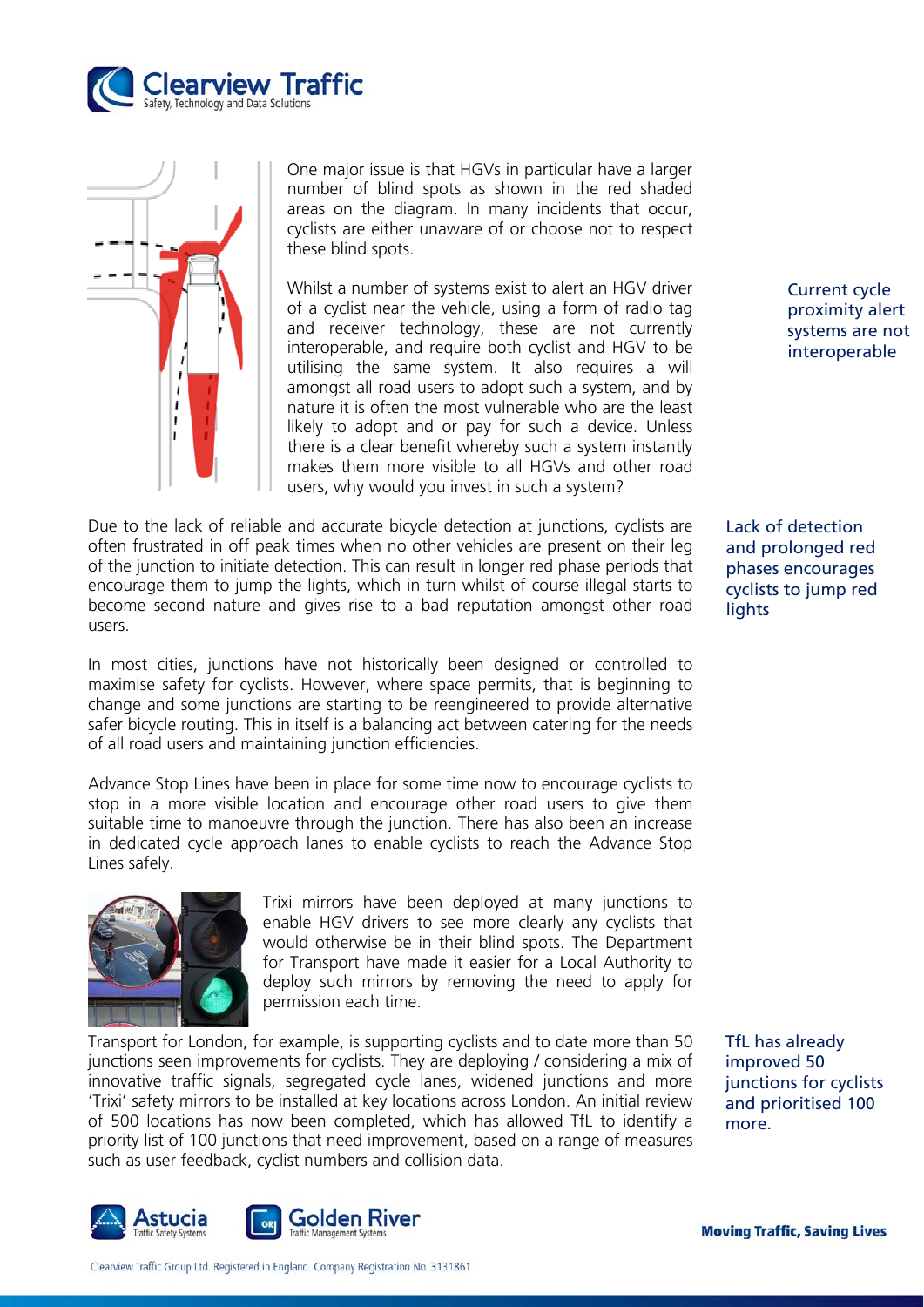

The Department for Transport commissioned the Transport Research Laboratory (TRL) to conduct a study into 'Options for Traffic Management Techniques for Cyclists at Signalised Junctions in the Urban Environment<sup>14</sup>. This project was tasked to identify issues relating to movement of cyclists at the approaches to and through signalised junctions and develop proposals in light of any issues identified and recommend solutions to identified problems.

The study identified, reviewed and scored 48 different techniques involving the use of new technology and practices from around the world. Of the 48 different techniques identified within the study, 19 showed greatest promises for further development, trialling and possible implementation.

Six of the 19 shortlisted techniques require, or are relevant to the actual detection of cyclists.

1) Extending Intergreens when a cyclist is detected using the junction – This reduces the potential for conflict between cyclists and other vehicles as clearance time is held until cyclists have left the junction. Efficiency of the junction is maintained for other road users when no cyclist is present as the Intergreen is only extended when required.

2) Providing separate bicycle phases with bicycle signal aspects – This reduces the potential for conflict between cyclist and other vehicles as separate bicycle phases are provided separate to vehicular traffic. This also requires dedicated cycle lanes on the approach to the junction and is not compatible with the use of Advance Stop Lines.

3) The use of pre signals for cyclists for early start (green bicycle aspect only) – by providing cyclists a head start via a green bicycle aspect whilst general traffic lanes are held on red, the potential for conflict is reduced. After a short period of time the vehicle lanes are then given a green signal.

4) The use of pre signals for cyclists for early start with separate red-ambergreen signal head – as per item 3 above but with full separate signal head.

5) Coordination of signals for cyclists' progression "green wave" - adjusted offset times between successive green periods is set to the progression speed of cyclists. This does potentially affect other roads users more than other methods being discussed as they have a faster progression speed. Such a scheme can also be linked to inroad LED road studs that strobe to display the "green wave" progression speed.

6) The use of road marking to highlight detector positions – providing a new on road bicycle symbol to alert cyclists to the bicycle detection zone and encourage them to pass through or stop within the zone to ensure they are detected.

Cycle detection is core to six of the shortlisted techniques.





<sup>4</sup> Transport Research Laboratory, Traffic Management Techniques for cyclists, CPR1035; October 2011



 $\overline{a}$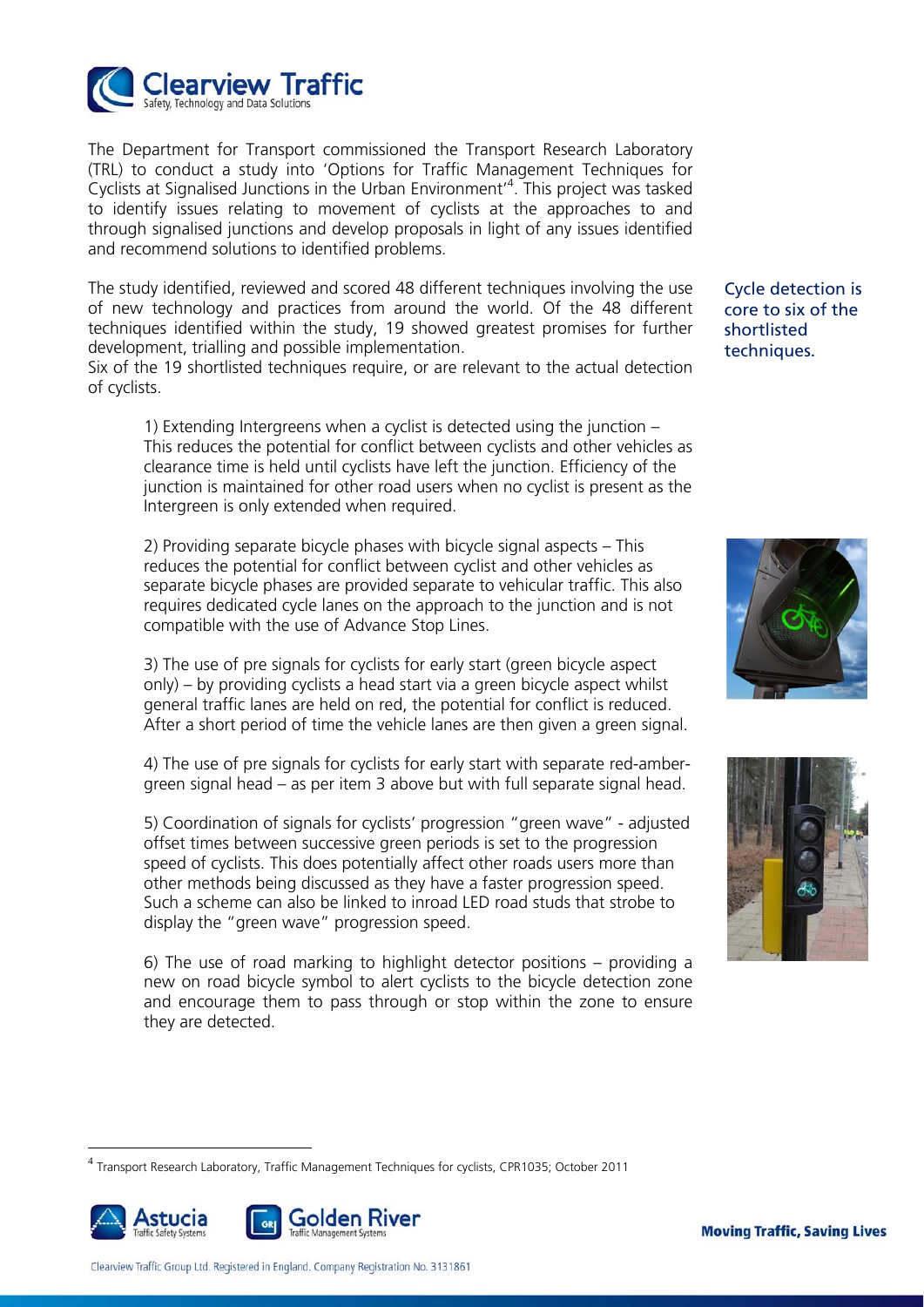

The report also highlights the currently bicycle detection technologies available to traffic signal engineers as being the traditional inductive loop and video detection.

Both of these technologies have limitations:

The inductive loop requires very fine tuning and is only able to detect ferrous materials. In addition to that mentioned in the report, over the last few years the use alternative non-ferrous materials such as lightweight aluminium and carbon fibre have become more common place and therefore the accuracy and ability of the inductive loop to correctly detect a bicycle has reduced significantly. Also other road vehicles encroaching over the inductive loop will be falsely detected as a bicycle.

Video detection, as the report highlights, is prone to false detections due to shadows and poor accuracy in low light levels.

Transport for London has also commissioned the Transport Research Laboratory to conduct a similar study concentrating on the issues particular to London. Unsurprisingly many of the outcomes are very similar to that of the DfT report. They have also commissioned additional research into other potential measures such as 'early start' signals, low level signal heads and radical redesigns of roundabouts / junctions.

It is necessary to include accurate detection as an integral part of the solution to ensure that the efficiency of the junction can be maintained. In the Netherlands for example bicycle phases are operated without detection on a timed basis that therefore reduces the efficiency of the junction when no cyclists are present. Within a city equipped with Adaptive Traffic Signal control, such as SCOOT, journey times for vehicles could be improved tomorrow at a stroke, by reportedly up to 25%, if other users such as cyclists and pedestrians are totally ignored but in today's multi modal society this is obviously not a realistic option. As either existing phases are amended to, for example, extend the Intergreen period or additional bicycle phases or pre signals are added the overall efficiency of the junction for traditional vehicle users will be impacted.

#### M100BR Bicycle Radar Detector from Golden River Traffic



To meet the demand for bicycle detection and more importantly accurate detection Golden River Traffic are extending the successful and cost effective M100 wireless vehicle detection range with the addition of a new bicycle radar sensor the M100BR.

This product uses the same secure wireless communications as the rest of the M100 range and can used in conjunction and integrated with the M100 magnetometer detectors already widely deployed across over 500 junctions in the UK.

Inductive loop detection accuracy is falling due to increase in bicycles built from nonferrous materials.

Accuracy detection of cycles necessary to ensure junction efficiencies can be maintained.



Clearview Traffic Group Ltd. Registered in England. Company Registration No. 3131861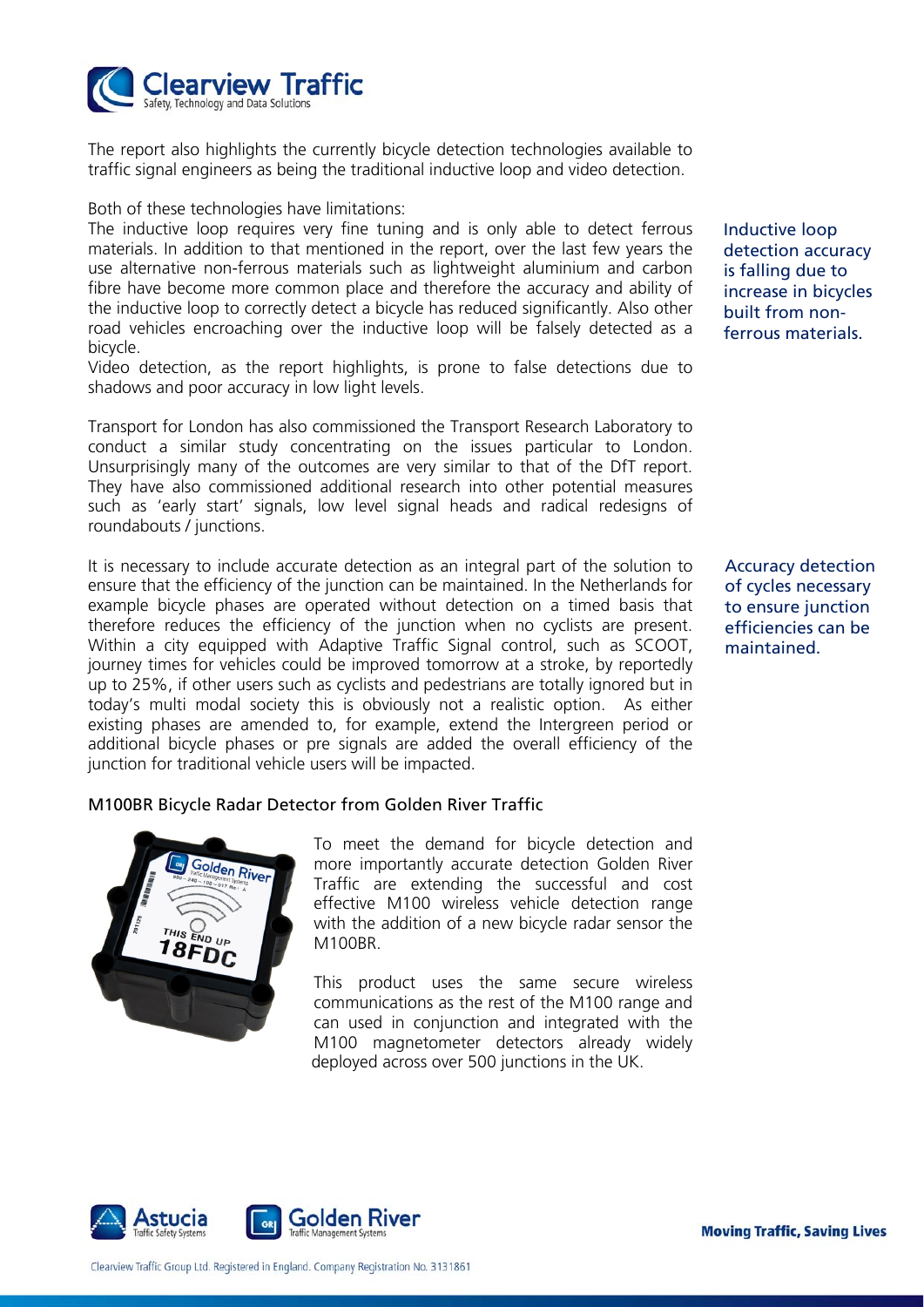

The compact in-ground sensor works using the same principle as any other radar. High frequency RF pulses are transmitted, in the 6.3GHz band, bounced off a target object, and the return pulses are measured by a time-gated RF mixer. RF reflections are analysed to produce presence, distance, and motion measurements.



Like the M100 magnetometer wireless vehicle detector the M100BR bicycle radar sensor is small in size being only 74mm x 74mm x 58mm deep and is quickly and easily installed in the carriageway surface.

M100BR sensors have a configurable detection range between 1m (3') and 3m (10'). The width of a detection zone is approximately 90 degrees and the default range is 2m (6').



The purple area depicts the sensor detection zone for all vehicles including bicycles. The green area depicts the sensor detection zone for large vehicles. The 1.2m and 2m arcs represent the alternative detection distance settings.

The M100BR sensor can be used in a range of locations where bicycle detection is required such as cycle lane approaches to junctions or Advance Stop Lines and differentiate between

a vehicle and a bicycle. The basic method to differentiate bicycles from vehicles is based on measuring the breadth of the returned RF signal. Bicycles yield relatively small breadth values while vehicles generate both small and large values depending on the location of the vehicle.

As well as detecting and differentiating between bicycles and other vehicles, the M100BR sensor can be configured provide independent outputs for both bicycles and other vehicles or a combination of the two. This feature enables to M100BR to be located in shared road space. Like the standard M100 magnetometer sensor, the M100BR Bicycle Radar unit has a self-contained primary cell battery with a 10 year life.

The two most typical detection locations are shown below:



Firstly: the M100BR sensor is installed to detect bicycles within a cycle approach lane with its detection zone facing the kerb. In this configuration other vehicles passing in the main approach lane will not be detected. It should be noted that even if another vehicle enters the cycle lane the detector will differentiate between this and a bicycle and will not give a bicycle detect output.



The M100BR is compact in size and quick and easy to install and has user configurable detection zone sizes

The M100BR can differentiate between cycles and others vehicles

The M100BR can provide outputs for bicycles and other vehicles or a combination of the two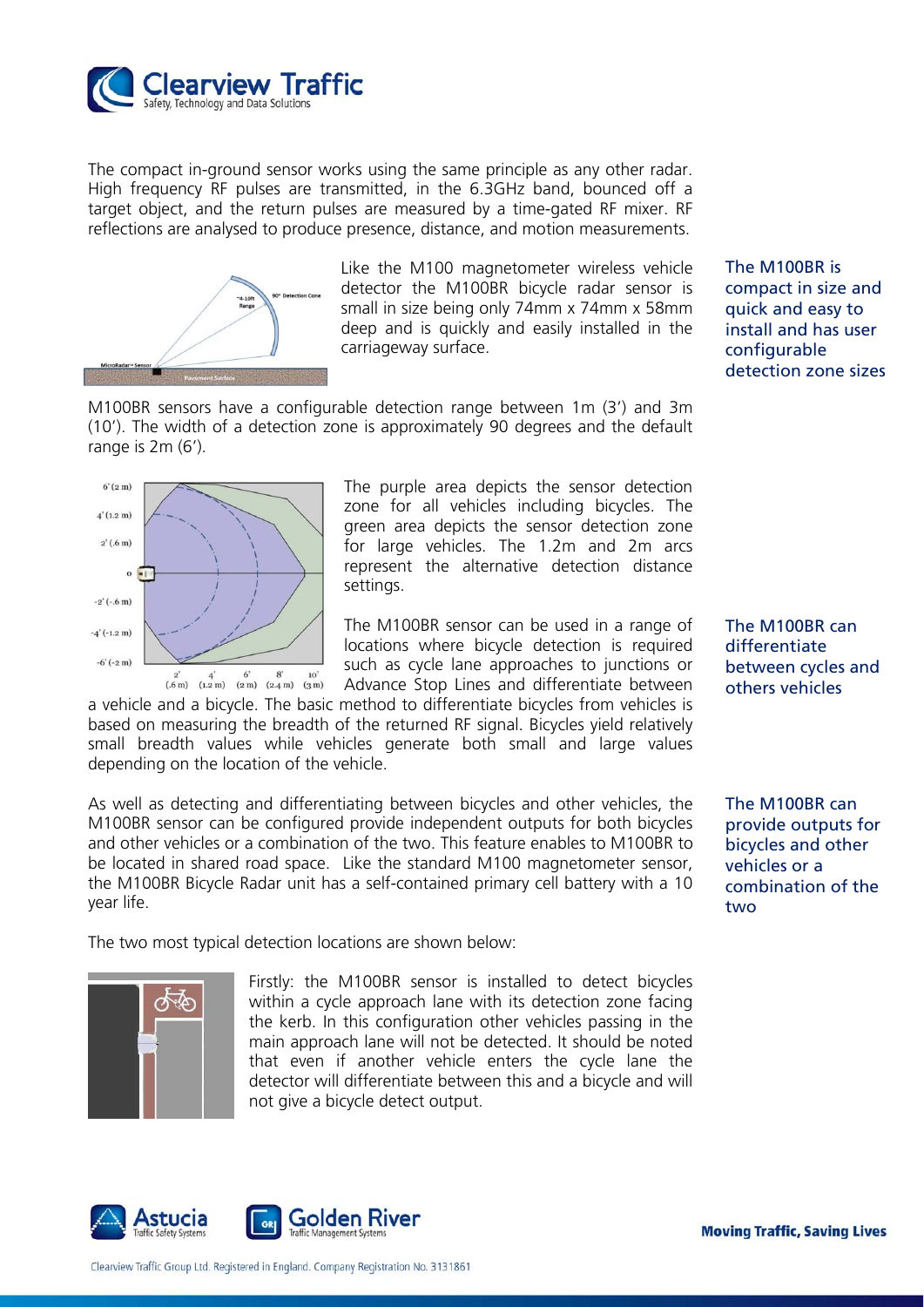



Secondly: two M100BR sensors are installed and OR'd together to detect bicycles arriving and stationary within the Advance Stop Line. The traffic signal controller would be configured to only take account of the detection input from the sensors during the red signal phase. Any other vehicle encroaching the Advance Stop Line during this red phase would not give a bicycle detect output.

# Verified performance - Cycle lane approach detection

Bournemouth Borough Council recently upgraded a busy 'T' junction where Wimborne Road joins the A347 Whitelegg Way to include a dedicated cycle approach lane and Advance Stop Line on Wimborne Road. To ensure cyclists were not held too long at red when vehicle flows on Wimborne road were low an M100BR bicycle detector has been installed within the cycle approach lane to give a demand to the traffic signal controller.



Using our own video verification software that overlays time stamped output information from the systems M120 interface contact closure card in the traffic signal controller onto a video of the location verification of the accuracy of the detector can be established.

Video verification showed the M100BR to be 98% accurate for cycle approach lane detection

| <b>Total Number of Detects</b>  | 149  |
|---------------------------------|------|
| Number of Bicycle passes        | 146. |
| Number of False detects         |      |
| Number of missed Bicycle passes | 2 (c |

2 (on these occasions the cyclists was actually outside the bicycle lane and therefore the detection zone)

The 5 false detects were caused by 4 buses that passed through the junction and entered the cycle lane to give more room to conduct a right turn. One bus caused both a detect as it arrived at the stop and a second detect as it pulled away. The common factor in each of the false alerts was that they occurred when the bus encroached into the cycle approach lane. There were a number of occasions when other vehicles also encroached the cycle lane but these were correctly not detected.

This video verification demonstrated an overall accuracy for the M100BR in this cycle approach lane application of 98%.

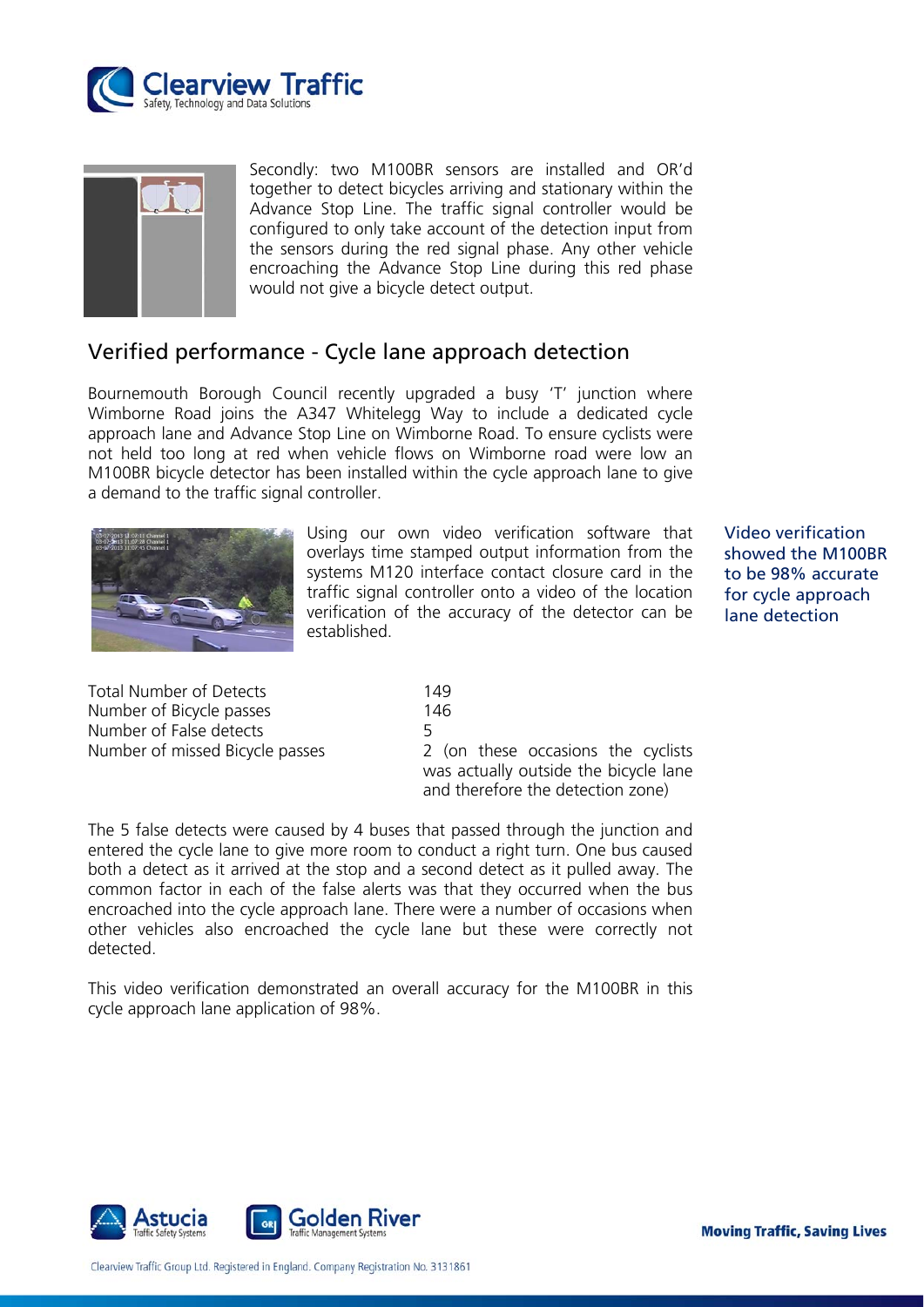

# Verified performance – Advanced Stop Line detection

North Somerset Council upgraded the Junction of Walliscote Road and Clevedon Road in Weston-super-Mare to MOVA and utilised M100 magnetometer detection on one approach including the installation of two M100BR sensors to detect bicycles within the entire width of the Advance Stop Line. This site is successfully detecting cycles within the Advanced Stop Line and at the time of writing video verification is in the process of being arranged.

### Transport for London trials

Transport for London is conducting its own trials for alternative bicycle detection including installing five M100 BR sensors in August this year. One M100BR sensor was installed to detect cyclists approaching a signalised junction on a dedicated cycle lane forming part of one of the Barclays Cycle Superhighways and four sensors are installed within normal mixed traffic lanes. Transport for London are utilising their own in house Alternative Detector Analysis and Performance Tester (ADAPT) hardware and software platform to compare the alternative detectors against each other and video ground truth. These trials and the verification data collection and analysis are currently on-going.

# Conclusion

With the number of cyclists continuing to increase, as encouraged and promoted by local authorities as being a sustainable travel choice, the bespoke set of challenges that this brings, especially with regard to safety practically on or near junctions, needs to be addressed.

Taking the needs of cyclists into account specifically at traffic signalised junctions is key to this and therefore accurate and reliable detection of bicycles is required to ensure that the overall efficiency of the junction for all road users is maintained. The Golden River M100BR Bicycle Radar Detector has been designed to uniquely detect the presence of a bicycle within a defined zone and differentiate it from other forms of traffic. The M100BR works in conjunction with the Golden River M100 wireless vehicle detection system.